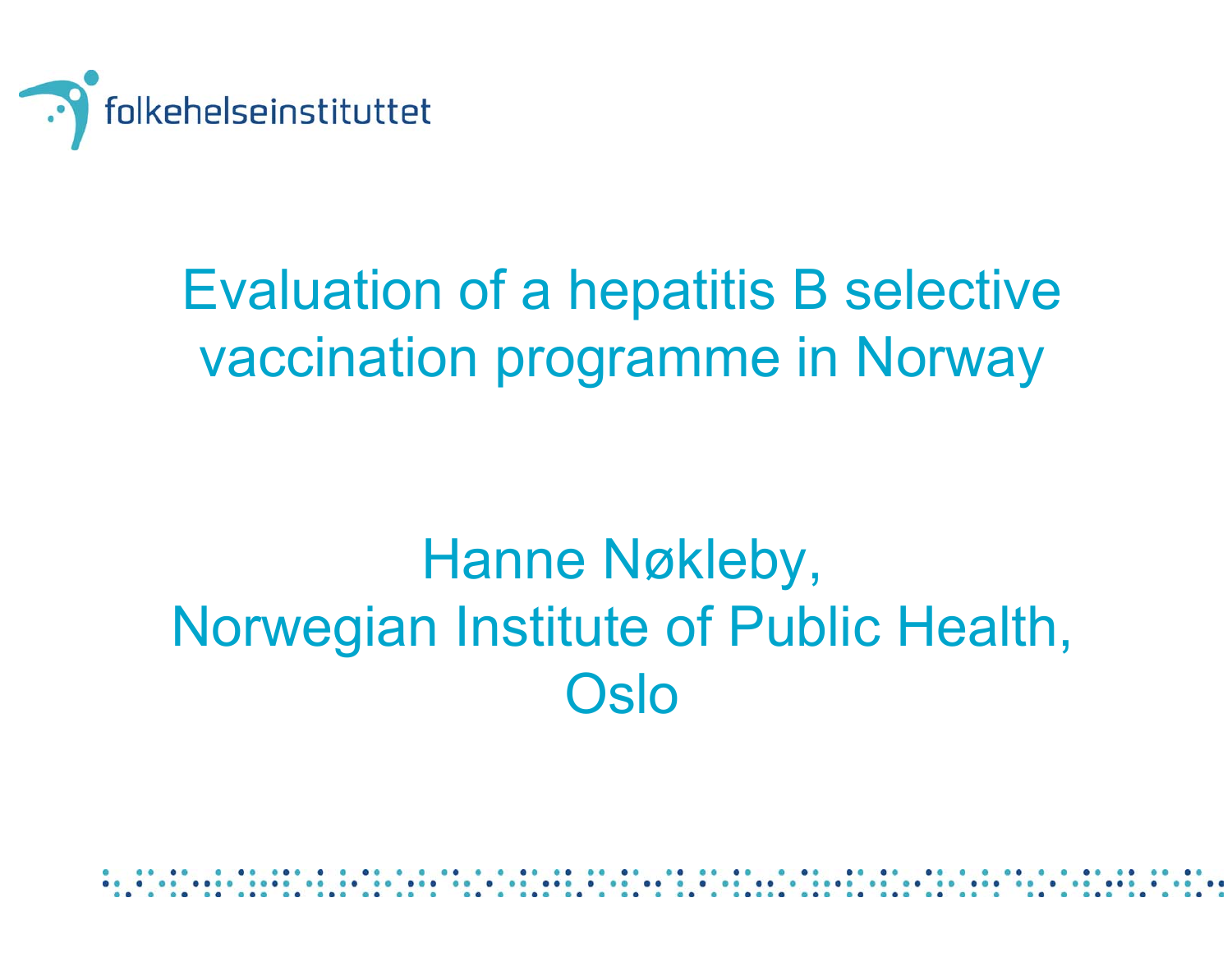

### Hepatitis B in Norway

- Low prevalence of carriers
- Very few carriers outside defined risk groups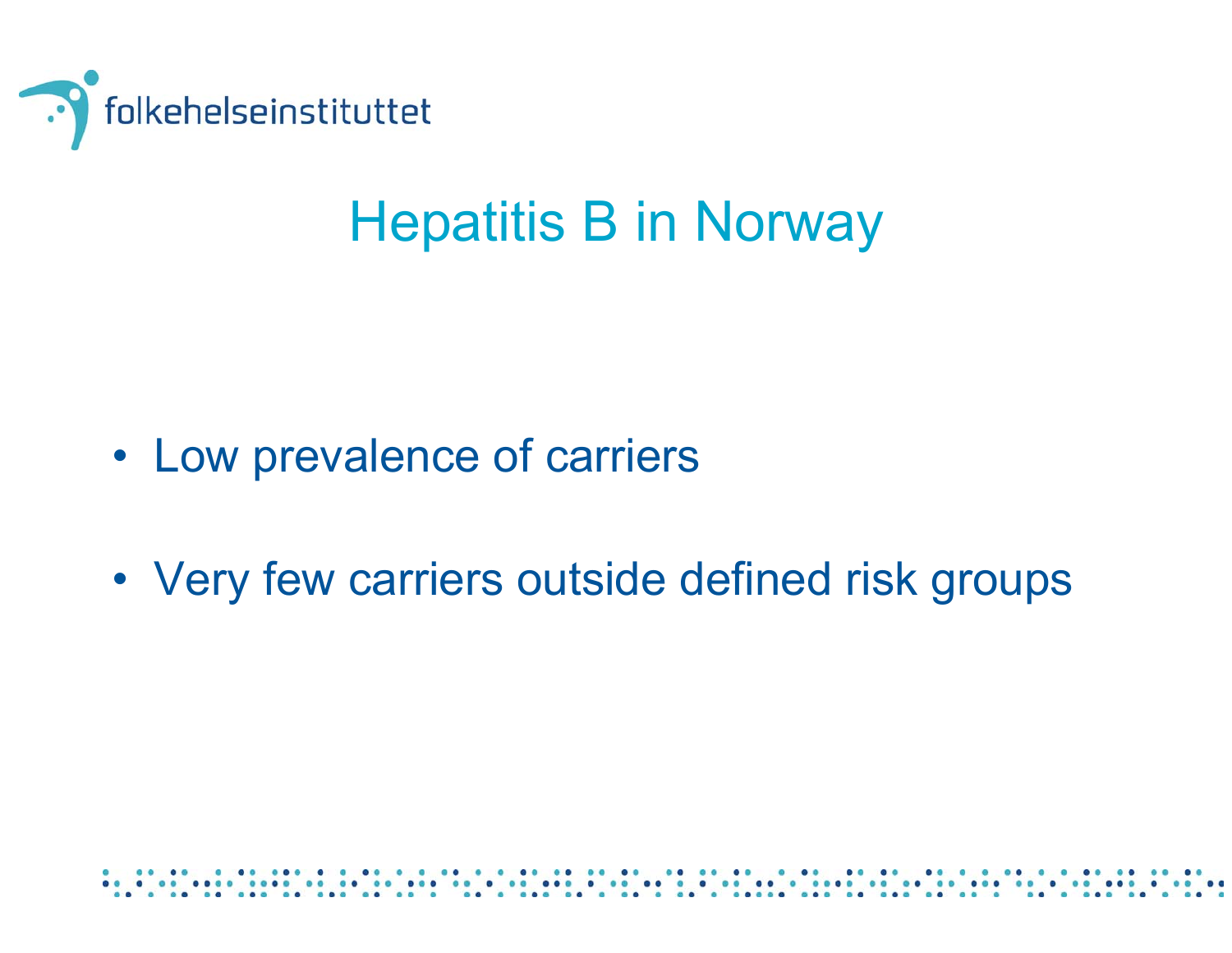

# The philosophy behind the Norwegian immunisation programme

- Protect persons at increased risk of infection
- High priority to infants / children, with high risk of becoming carriers if they are infected
- In that way keep the number of carriers low
- Thus avoid increasing the need of a general vaccination programme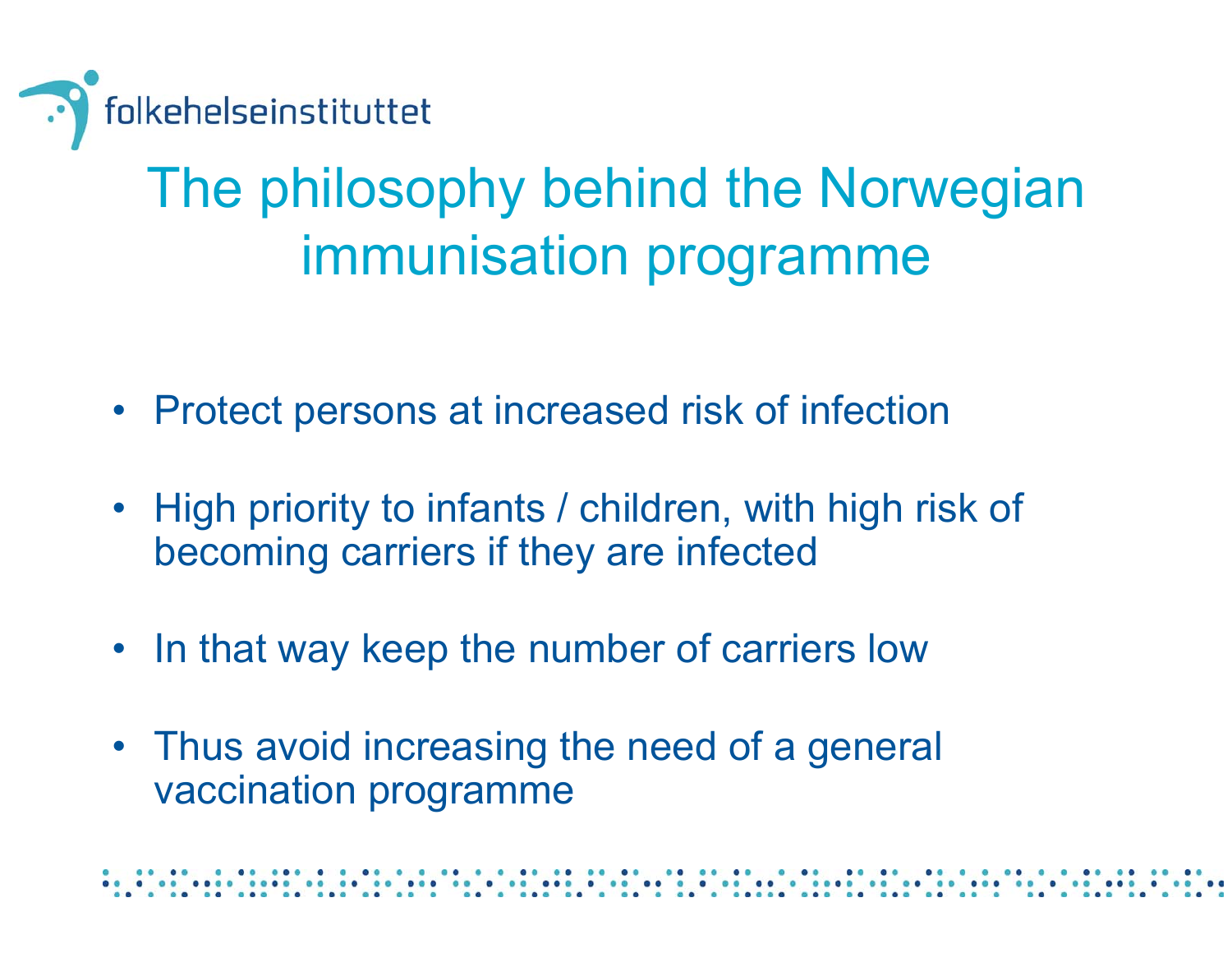

# Indications for hepatitis B vaccination in **Norway**

- Persons who
	- $\mathcal{L}_{\mathcal{A}}$  , and the set of the set of the set of the set of the set of the set of the set of the set of the set of the set of the set of the set of the set of the set of the set of the set of the set of the set of th are household members of hepatitis B carriers
	- $\mathcal{L}_{\mathcal{A}}$  , and the set of the set of the set of the set of the set of the set of the set of the set of the set of the set of the set of the set of the set of the set of the set of the set of the set of the set of th have a life style which increase the risk of hepatitis B infection
	- $\mathcal{L}_{\mathcal{A}}$  , and the set of the set of the set of the set of the set of the set of the set of the set of the set of the set of the set of the set of the set of the set of the set of the set of the set of the set of th have a disease increasing the risk of hepatitis B infection
	- $\mathcal{L}_{\mathcal{A}}$  , and the set of the set of the set of the set of the set of the set of the set of the set of the set of the set of the set of the set of the set of the set of the set of the set of the set of the set of th are under 25 years of age and have parents from high or medium high endemic regions
	- $\mathcal{L}_{\mathcal{A}}$  , and the set of the set of the set of the set of the set of the set of the set of the set of the set of the set of the set of the set of the set of the set of the set of the set of the set of the set of th have an occupation increasing the risk of hepatitis B infection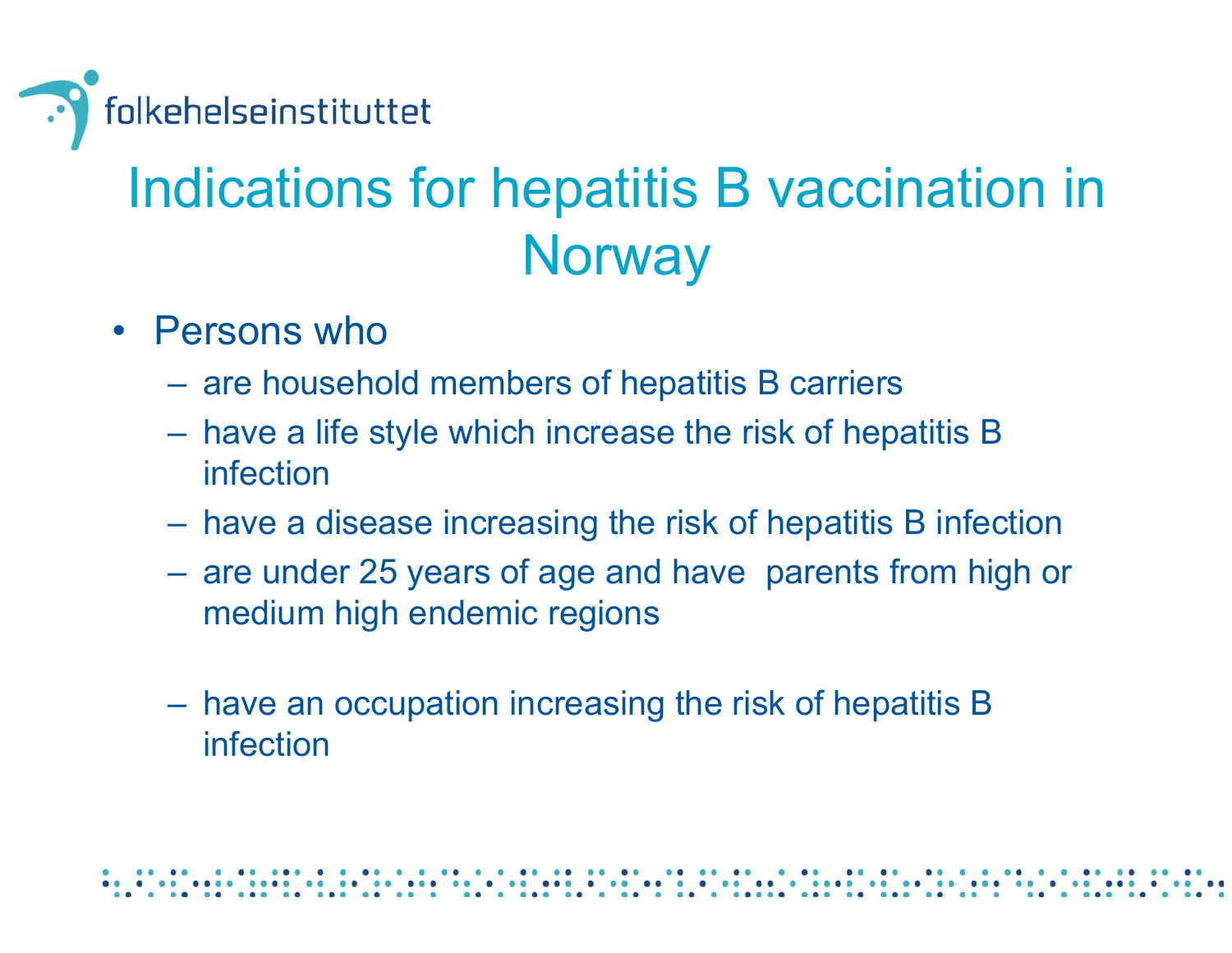

# Hepatitis B vaccine for the four first groups

- Is given free of charge
- Must be ordered from the NIPH
- Is ordered by a named patient prescription system, which makes it possible to calculate the number of doses given to each group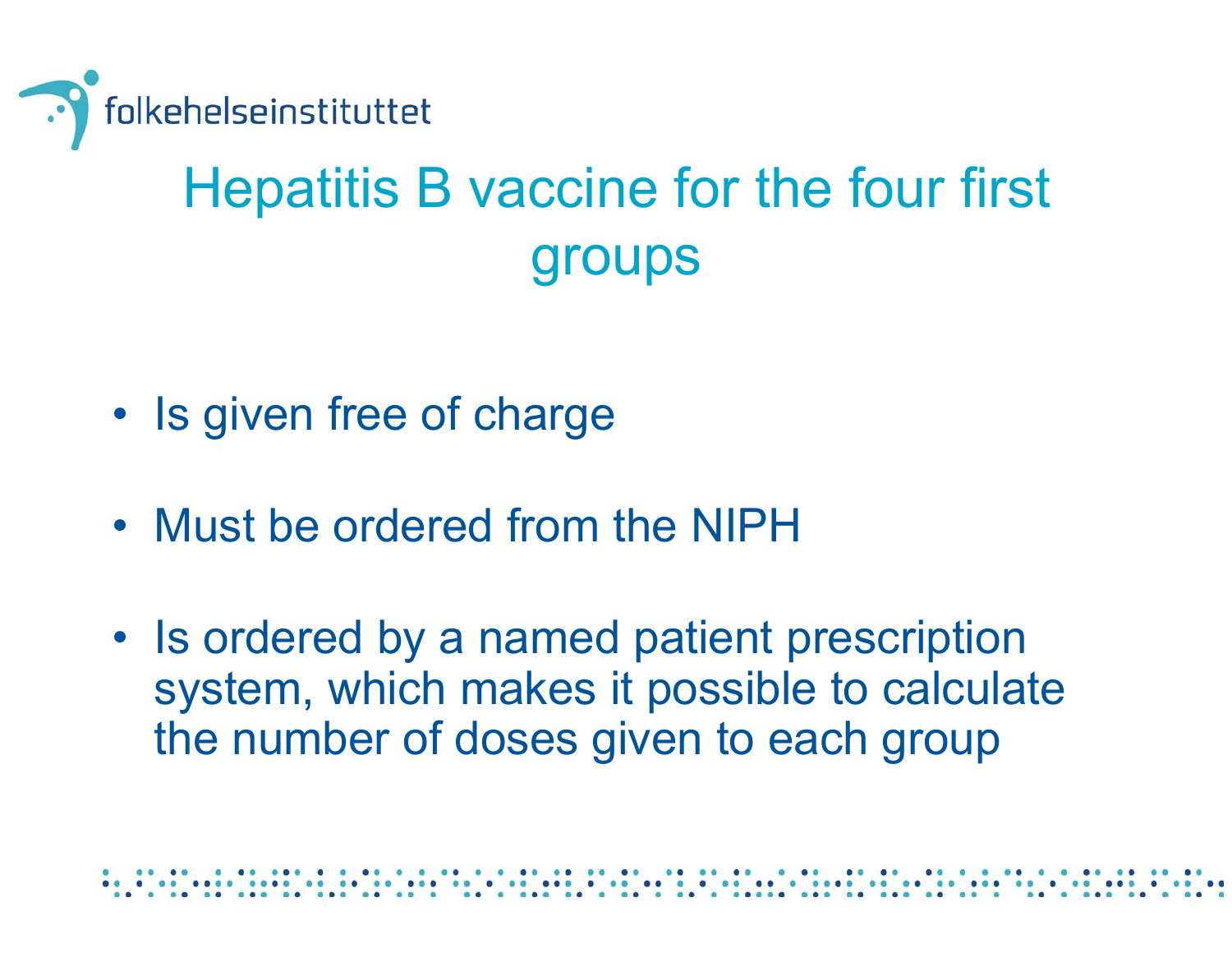

### Household members of hepatitis B carriers

- Most of the carriers are immigrants from high endemic countries
- The number of "new" carriers depends to a large extent on the political situation – how many refugees will come to Norway, and from which countries. In 1998/99 a high number of persons from Kosovo resulted in a high number "new" carriers

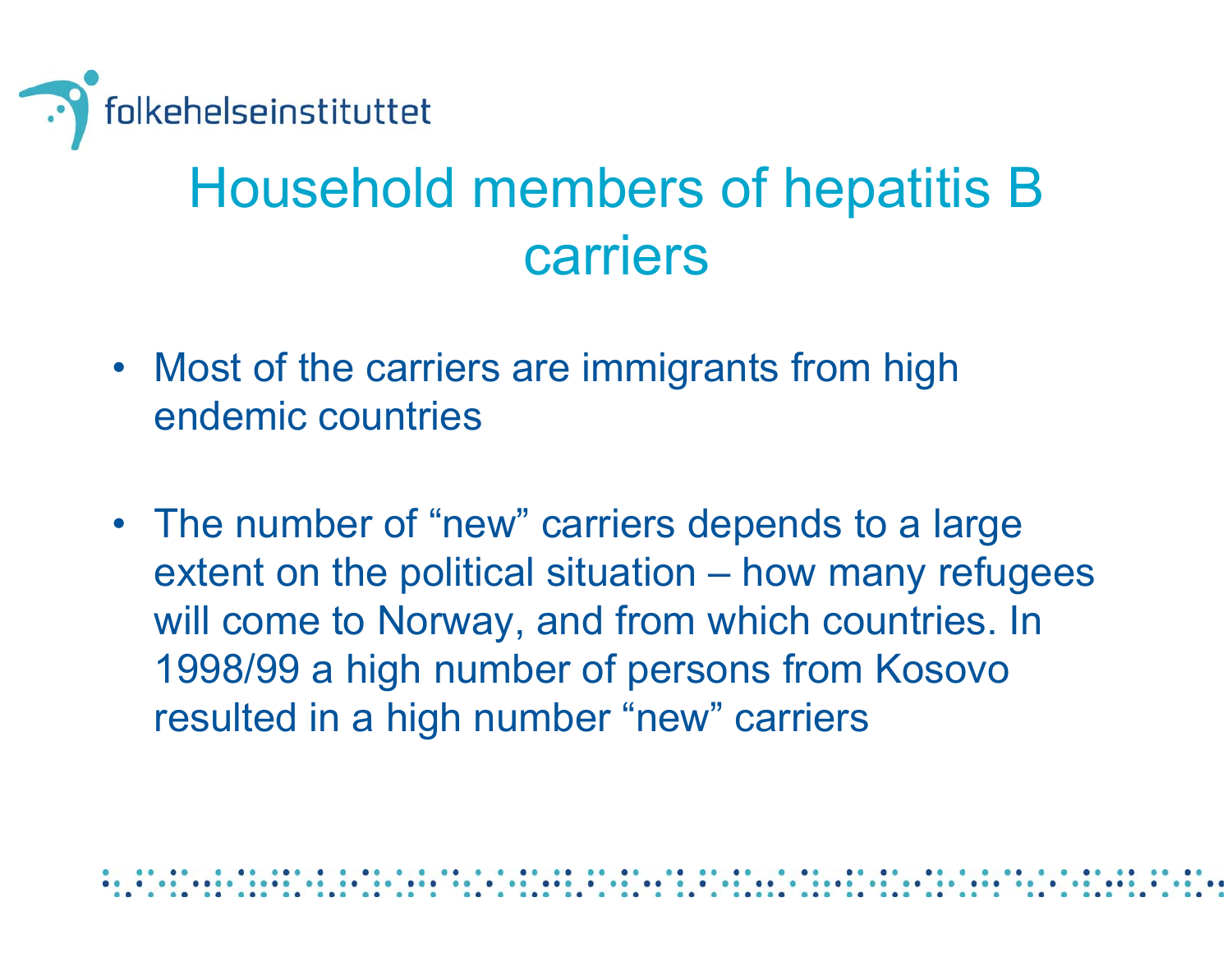

### Hepatitis B vaccine given to household members of hepatitis B carriers

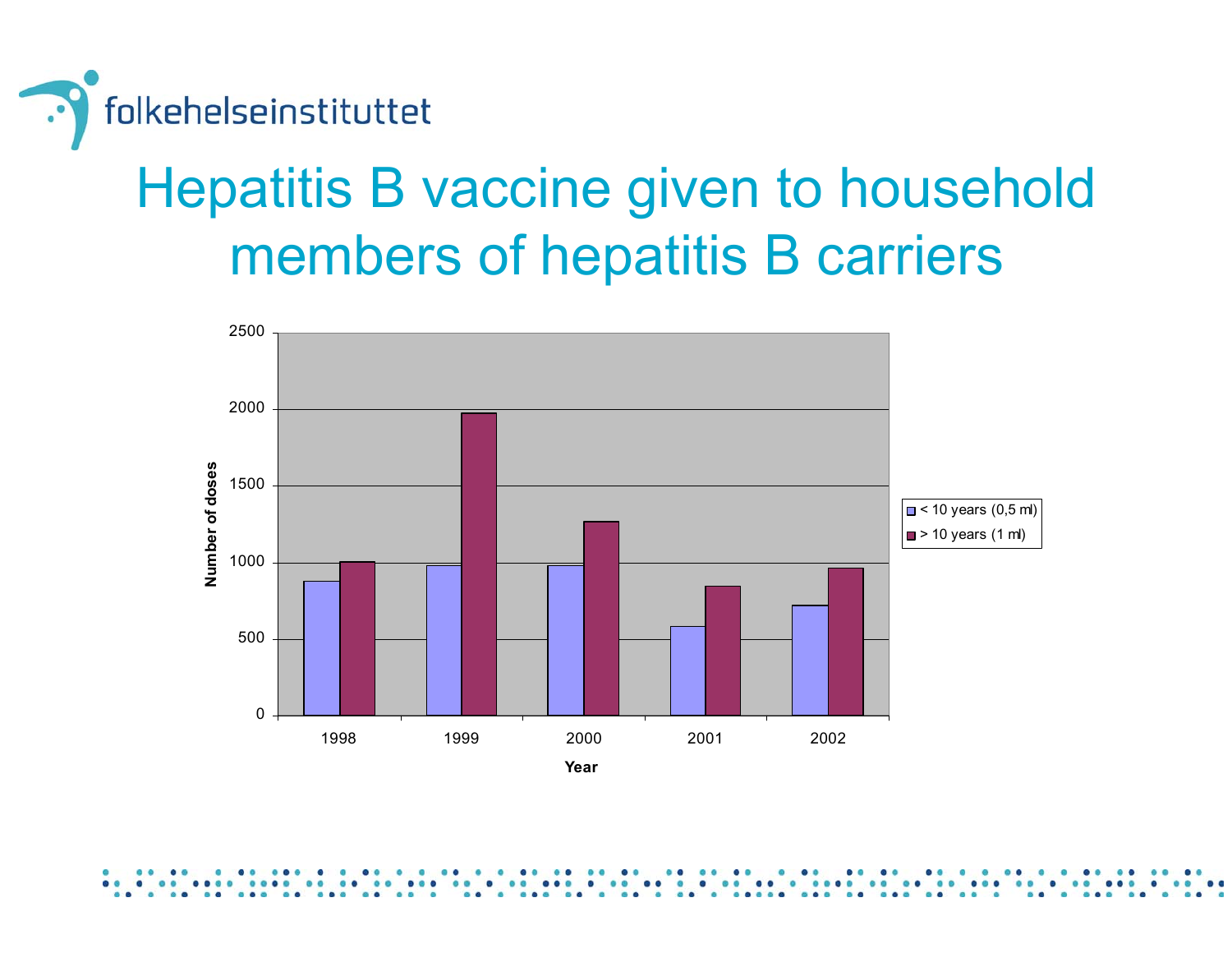

#### Conclusions – household members

- As the numbers vary from year to year, and many of them leave the country after a short time, vaccine coverage in this group is difficult to calculate
- The use of vaccine fluctuate with the number of immigrants in a way that indicate rather good coverage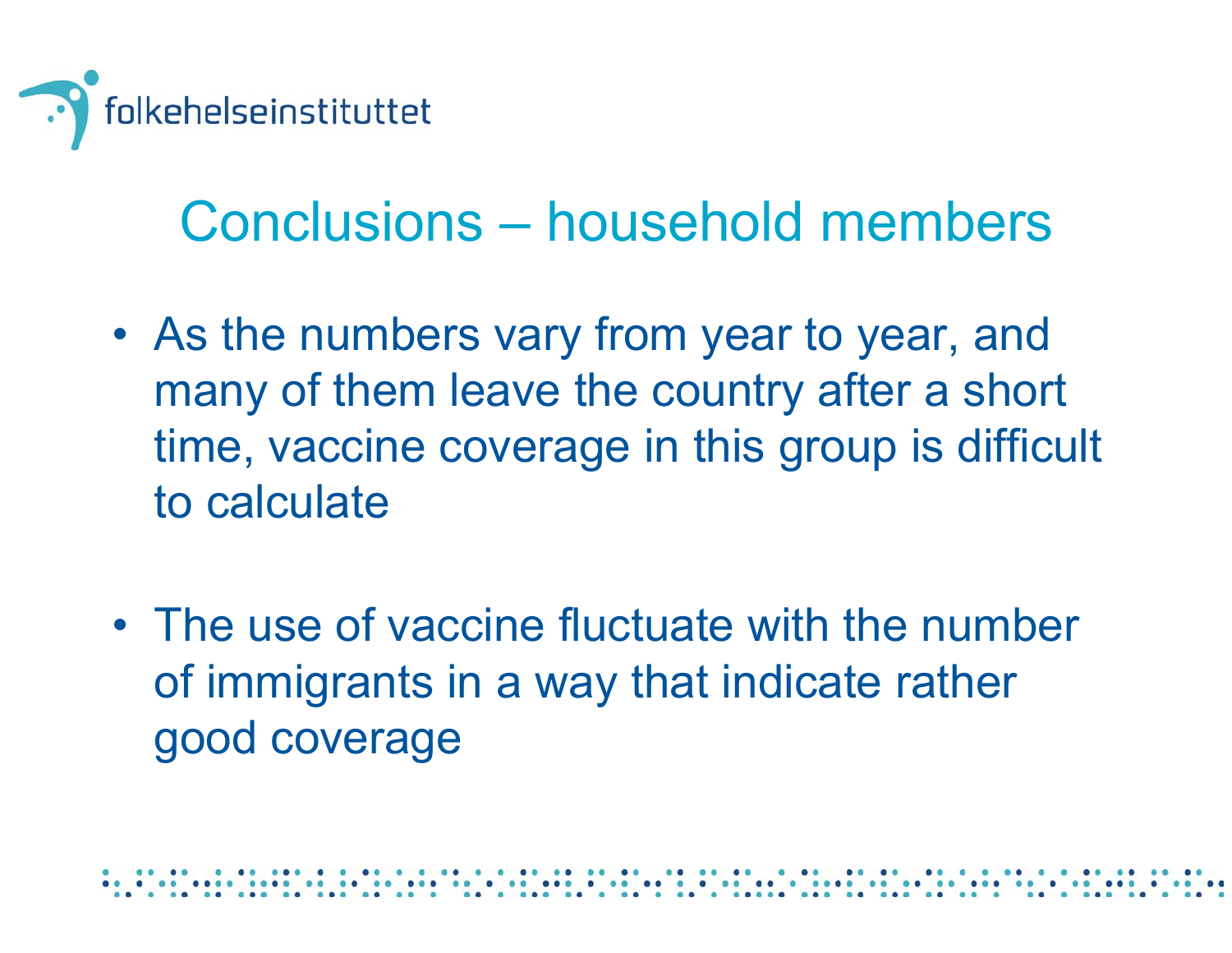

### Persons with life style leading to increased risk of hepatitis B infection

- • Drug users
	- $\mathcal{L}_{\mathcal{A}}$  , and the set of the set of the set of the set of the set of the set of the set of the set of the set of the set of the set of the set of the set of the set of the set of the set of the set of the set of th About 1000 persons recruited each year
	- $\mathcal{L}_{\mathcal{A}}$  , and the set of the set of the set of the set of the set of the set of the set of the set of the set of the set of the set of the set of the set of the set of the set of the set of the set of the set of th Hepatitis B outbreak with top 1998/99
	- $\mathcal{L}_{\mathcal{A}}$  , and the set of the set of the set of the set of the set of the set of the set of the set of the set of the set of the set of the set of the set of the set of the set of the set of the set of the set of th Large vaccination campaigns targeting this group organised in 1999 and 2000
- Men having sex with men
- Prostitutes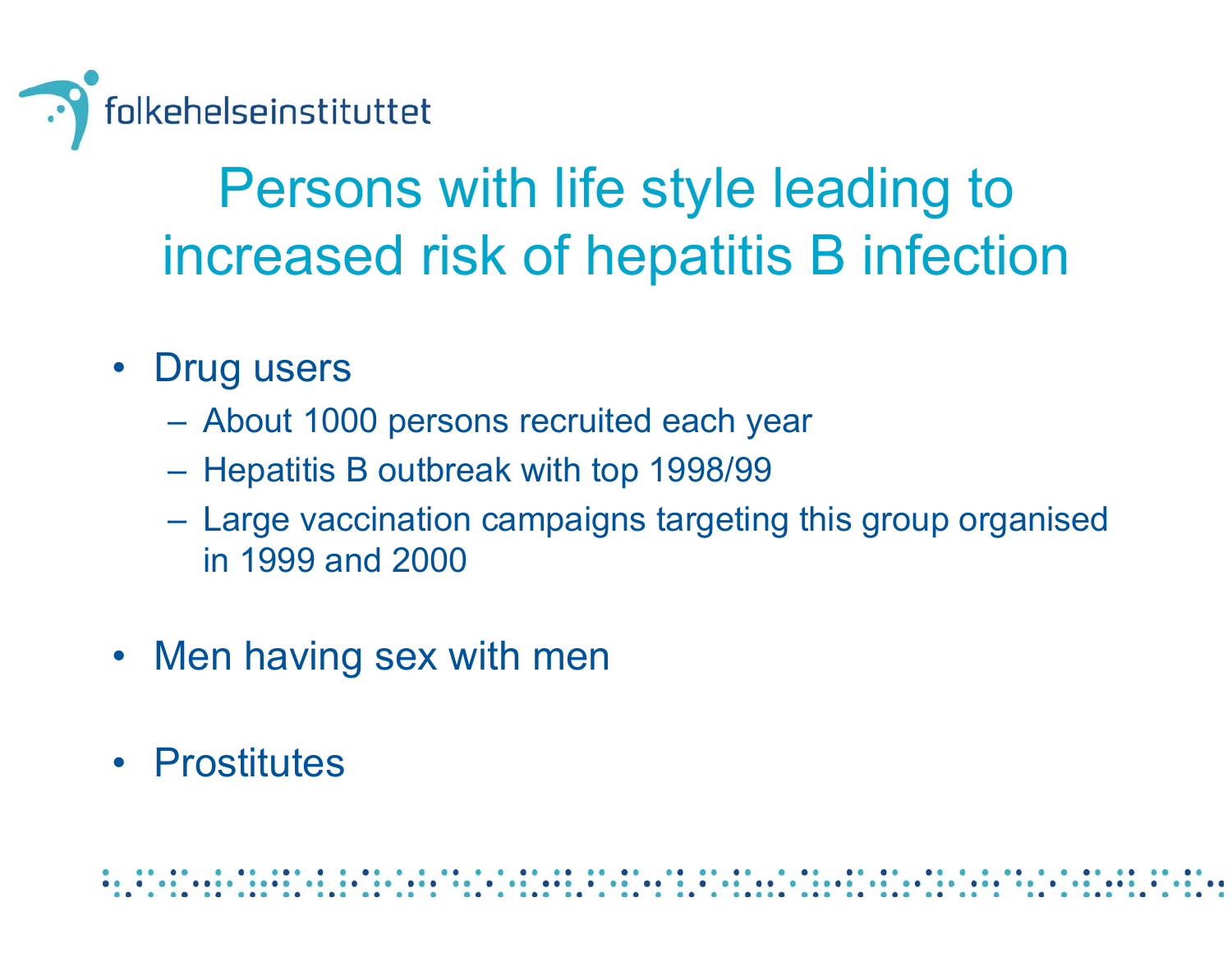#### folkehelseinstituttet Hepatitis B vaccine given to persons with life style leading to increased risk of infection

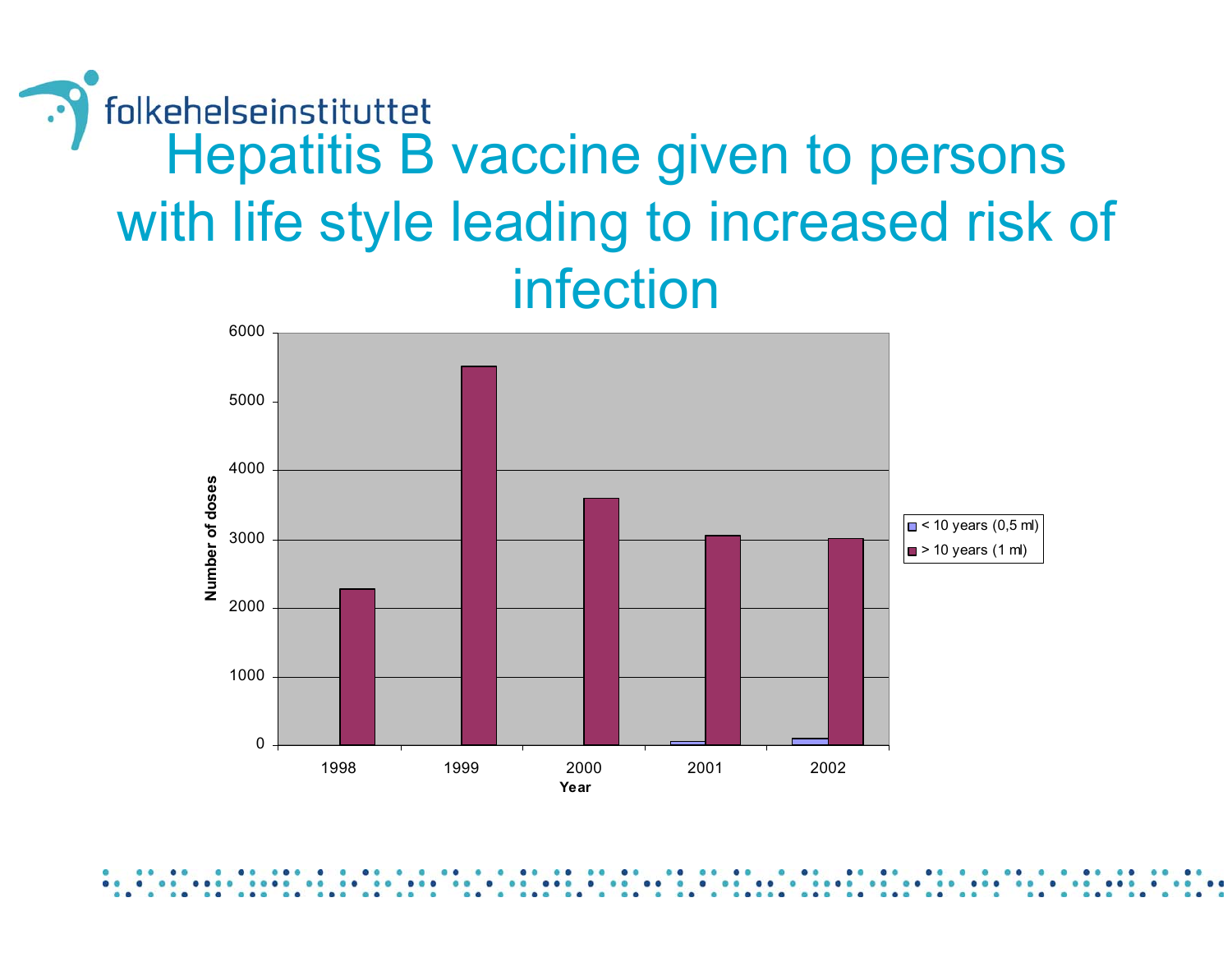

#### Conclusions – drug users

- Even this group can be reached through targeted campaigns
- In ordinary years the vaccine used is just sufficient to immunise the estimated number of "new" drug users
- As we know that a lot of established drug users are not immunised, this is not enough to make the situation better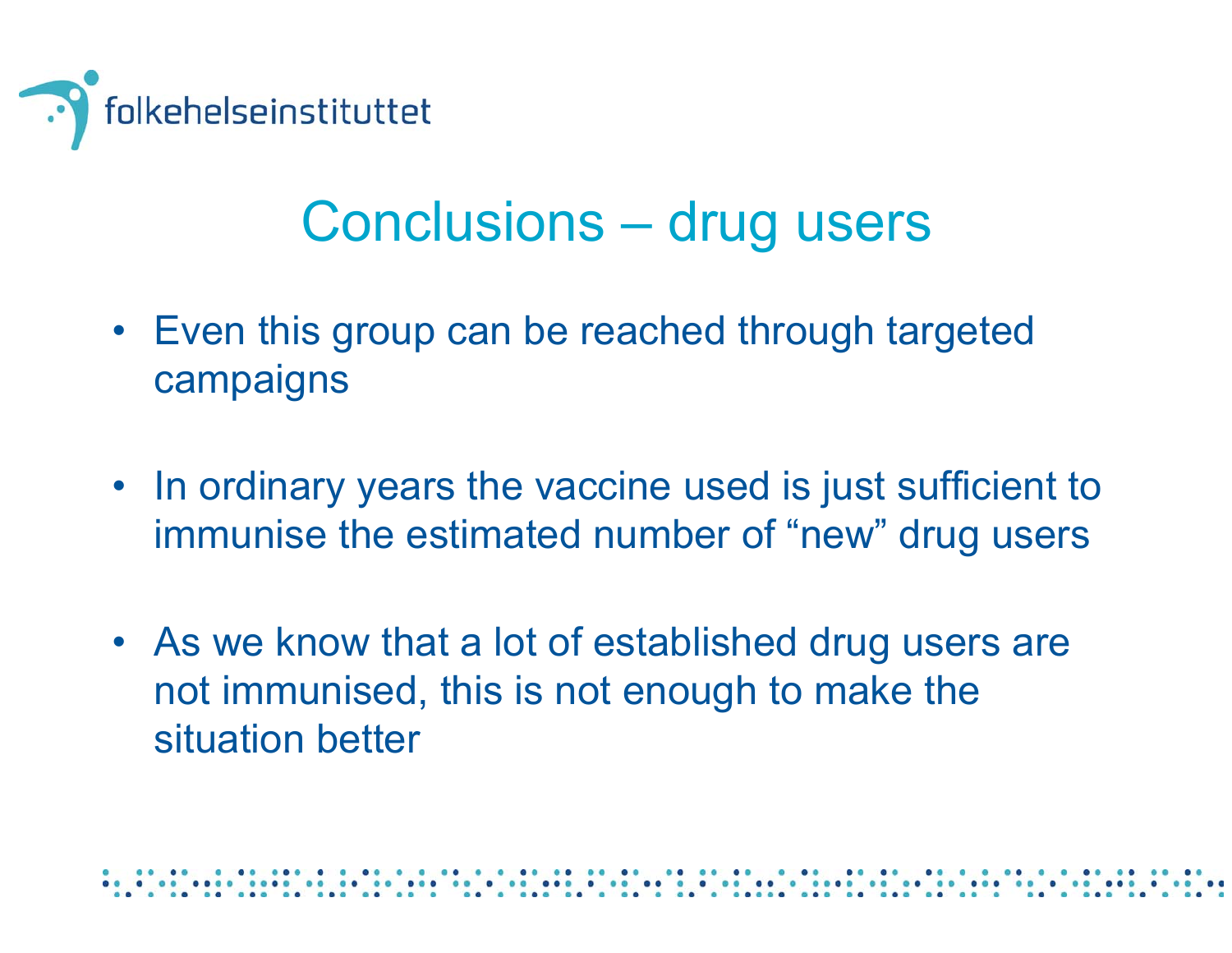

### Children with parents from countries outside the low endemic area

- The recommendation to immunise all children with parents from countries outside the low endemic area was first given in 1992
- Priority: Infants and teenagers
- Presented as a special offer for children with higher risk than ordinary in Norway
- Increasing focus on the recommendation since 1996
- From 2002 defined as part of the vaccination programme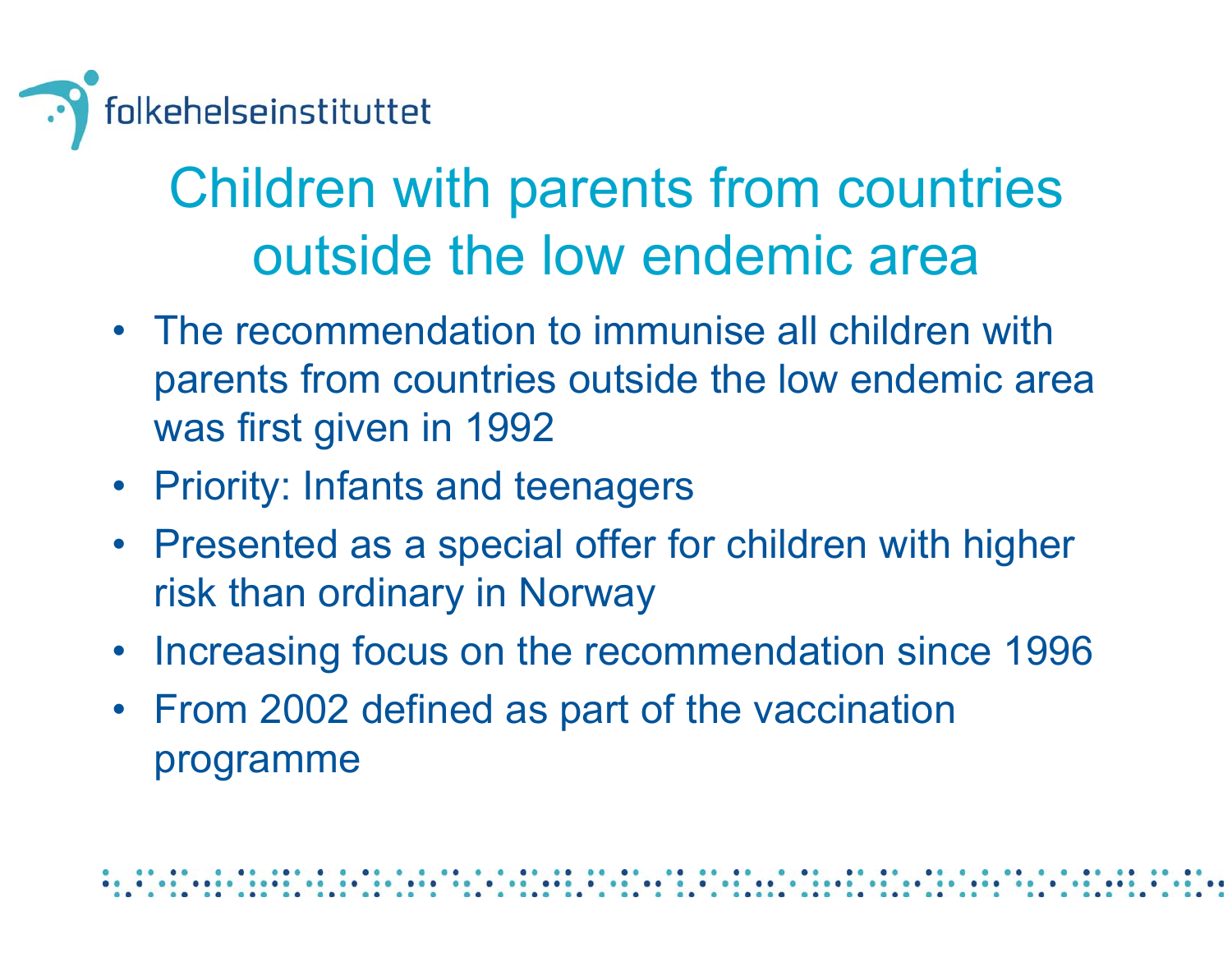

# How many children are in the target group?

- About 3000 children with at least one parent from medium of high endemic country are born in Norway each year
- The total target group varies with the number of immigrants, and the native country of the immigrants

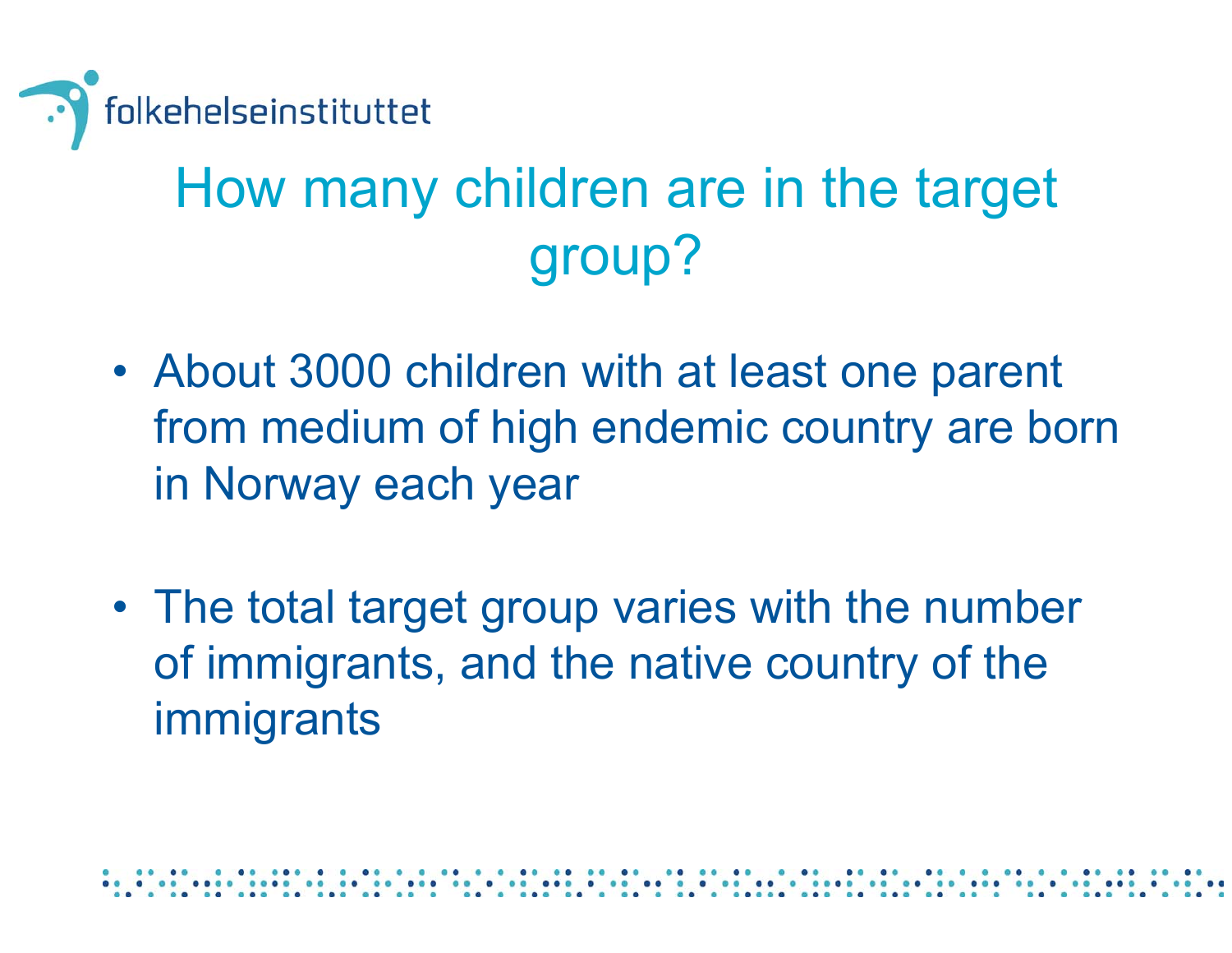

#### Hepatitis B vaccine given to persons with parents from high endemic regions